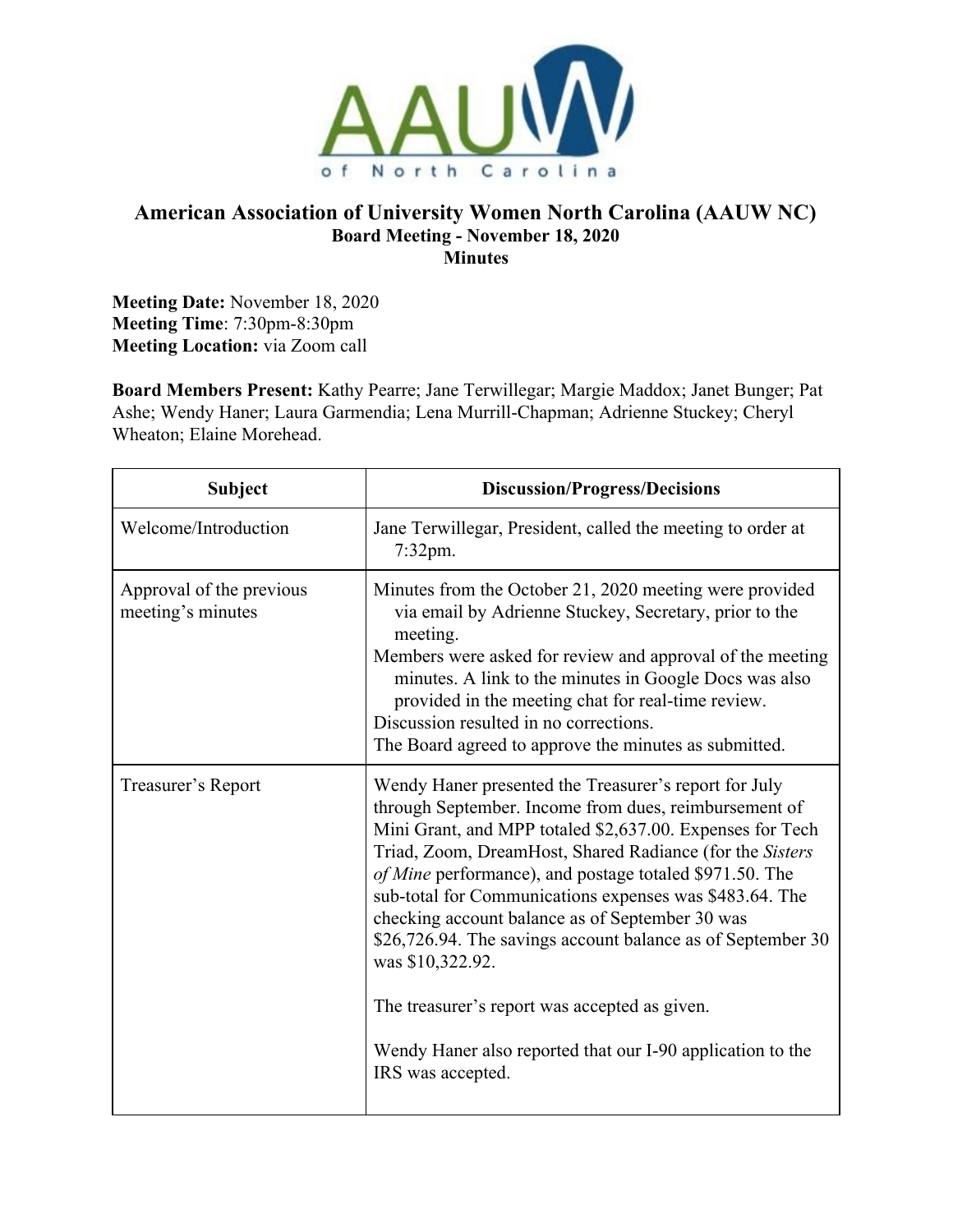|                                                                         | Wendy Haner also reported that Pat Ashe was successfully<br>added as the second bank account signatory during the past<br>month.                                                                                                                                                                                                                                                                                               |
|-------------------------------------------------------------------------|--------------------------------------------------------------------------------------------------------------------------------------------------------------------------------------------------------------------------------------------------------------------------------------------------------------------------------------------------------------------------------------------------------------------------------|
| Planning for the 2020-2021<br><b>AAUW NC Annual Business</b><br>Meeting | Jane Terwillegar asked the board to discuss potential<br>weekends for the meeting, which will be virtual. The<br>AAUW NC Annual Business Meeting is open to all state<br>members. There was brief mention of the weekend of<br>March 19-20, which is two weeks prior to Easter.                                                                                                                                                |
|                                                                         | There are two main format options to consider for the<br><b>Virtual Annual Business Meeting:</b>                                                                                                                                                                                                                                                                                                                               |
|                                                                         | <i>Option 1:</i> All-day Saturday                                                                                                                                                                                                                                                                                                                                                                                              |
|                                                                         | <i>Option 2:</i> Friday evening and Saturday morning                                                                                                                                                                                                                                                                                                                                                                           |
|                                                                         | Margie Maddox reported attending a Friday-to-Saturday<br>virtual conference recently for a different organization. This<br>format allowed for short breaks between sessions. She found<br>the overnight break from Friday to Saturday morning was<br>refreshing.                                                                                                                                                               |
|                                                                         | If the Friday-to-Saturday option is chosen, Jane Terwillegar<br>recommended reconvening a virtual Wine & Wisdom Friday<br>night event after the evening's business meeting. The winner<br>of the Young People's Literature Award could attend Wine<br>& Wisdom. Jane recommended asking the Tarheel Branch to<br>host the <i>Wine &amp; Wisdom</i> session.                                                                    |
|                                                                         | Cheryl Wheaton recommended keeping presentations short<br>to support attention spans of attendees on the virtual<br>platform. She also recommends considering which points of<br>business can be addressed in advance via email or survey, to<br>reduce excessive meeting time in the virtual format (again,<br>due to attention limitations on virtual meetings).                                                             |
|                                                                         | Jane Terwillegar recommends allowing nominations to be<br>sent in advance of the meeting (with advertisement in<br>Connect for several weeks in advance), because last year in<br>the virtual meeting, there were no nominations from the<br>floor during the meeting. Having nominations in advance<br>would allow voting to move forward even if no nominations<br>come from the floor again this year. Janet Bunger pointed |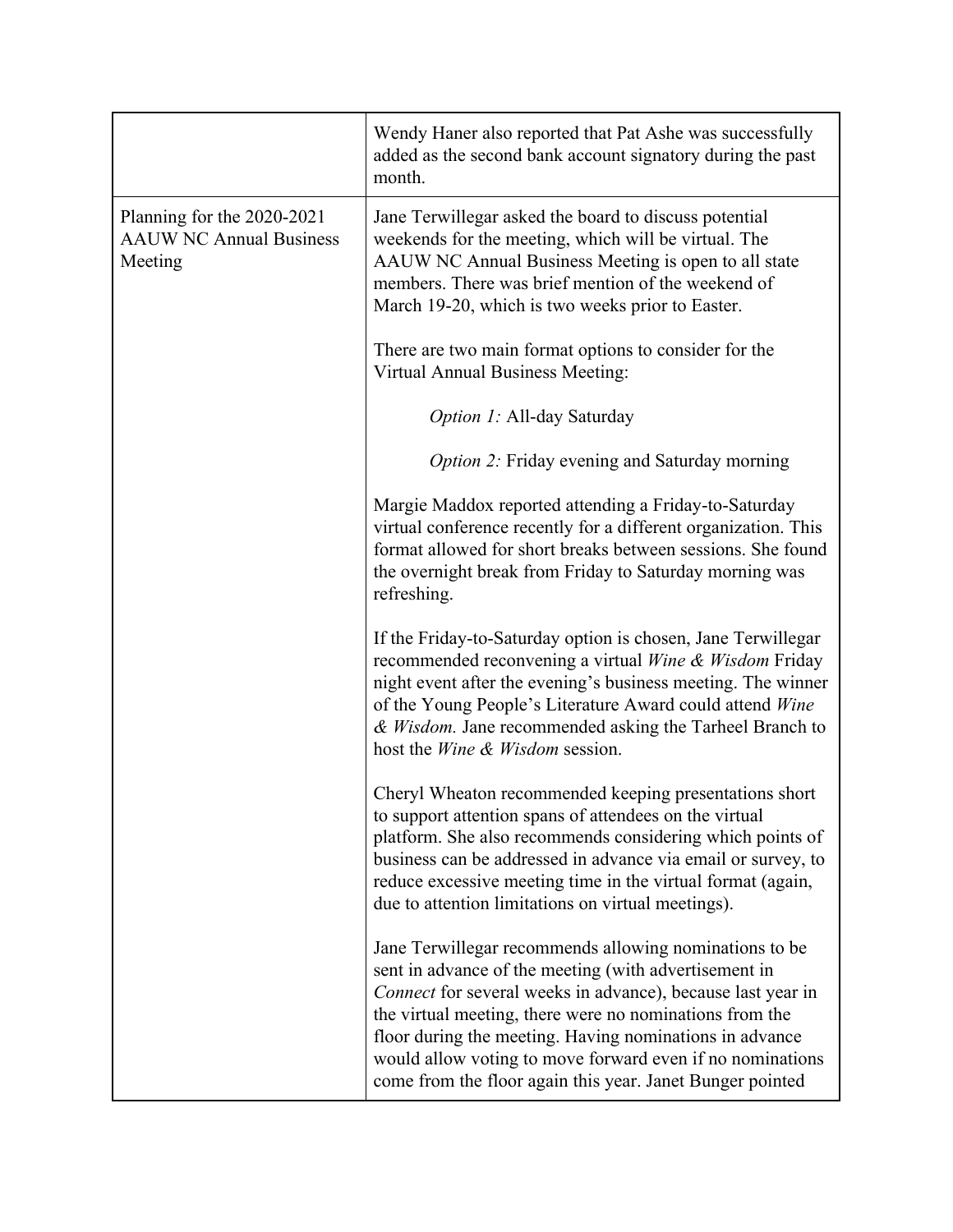|                                 | out that this may require a <i>policy</i> update for elections, so that<br>needs to be checked and addressed if needed.<br>As there is an upcoming national AAUW vote about whether<br>to increase dues and whether to remove the education<br>requirement for AAUW membership, the state Annual<br>Business Meeting will also need to include discussion on the<br>agenda about this potential change.<br>Proposed Speakers:<br>Dr. Mandy Cohen (Secretary of the North Carolina<br>Department of Health and Human Services under<br>Governor Roy Cooper)<br>https://www.ncdhhs.gov/about/leadership/dr-mandy-<br>k-cohen<br>Kim Churches (Chief Executive Officer of AAUW)<br>https://www.aauw.org/about/leadership/kimberly-chu<br>rches/<br>Kati Hornung (Coordinator of the VAratifyERA<br>grassroots campaign to ratify the ERA in Virginia<br>ERA) https://equalmeansequal.org/kati-hornung-bio/<br>Irasema Garza (Attorney and policy advisor on<br>$\bullet$ |
|---------------------------------|-----------------------------------------------------------------------------------------------------------------------------------------------------------------------------------------------------------------------------------------------------------------------------------------------------------------------------------------------------------------------------------------------------------------------------------------------------------------------------------------------------------------------------------------------------------------------------------------------------------------------------------------------------------------------------------------------------------------------------------------------------------------------------------------------------------------------------------------------------------------------------------------------------------------------------------------------------------------------|
|                                 | Latina interests in the US)<br>https://www.celie.org/irasema-garza-2/<br>Jane Terwillegar asked for someone to volunteer to<br>coordinate the event. Volunteers should contact her<br>separately.                                                                                                                                                                                                                                                                                                                                                                                                                                                                                                                                                                                                                                                                                                                                                                     |
| <b>Communications Committee</b> | Lena Murrill-Chapman reported that Jessica Posa, a<br>Communications major at Western Carolina University, has<br>been recommended and hired as outside help with posting to<br>the website. This is using discretionary funds, through<br>December, as a trial to determine how many hours are<br>needed monthly. Wendy Haner reports that she will prepare<br>an invoice with a timesheet for Jessica to complete (in<br>15-minute increments) and email back to Wendy for<br>payment. Jessica will be paid through a 1099 form as an<br>outside contractor. Lena thanked all those who made<br>recommendations of potential hirees.                                                                                                                                                                                                                                                                                                                                |
|                                 | Laura Garmendia reported about MailChimp for the Connect<br>newsletter. She is working to identify MailChimp training<br>needs for her replacement. Laura will send an edition of                                                                                                                                                                                                                                                                                                                                                                                                                                                                                                                                                                                                                                                                                                                                                                                     |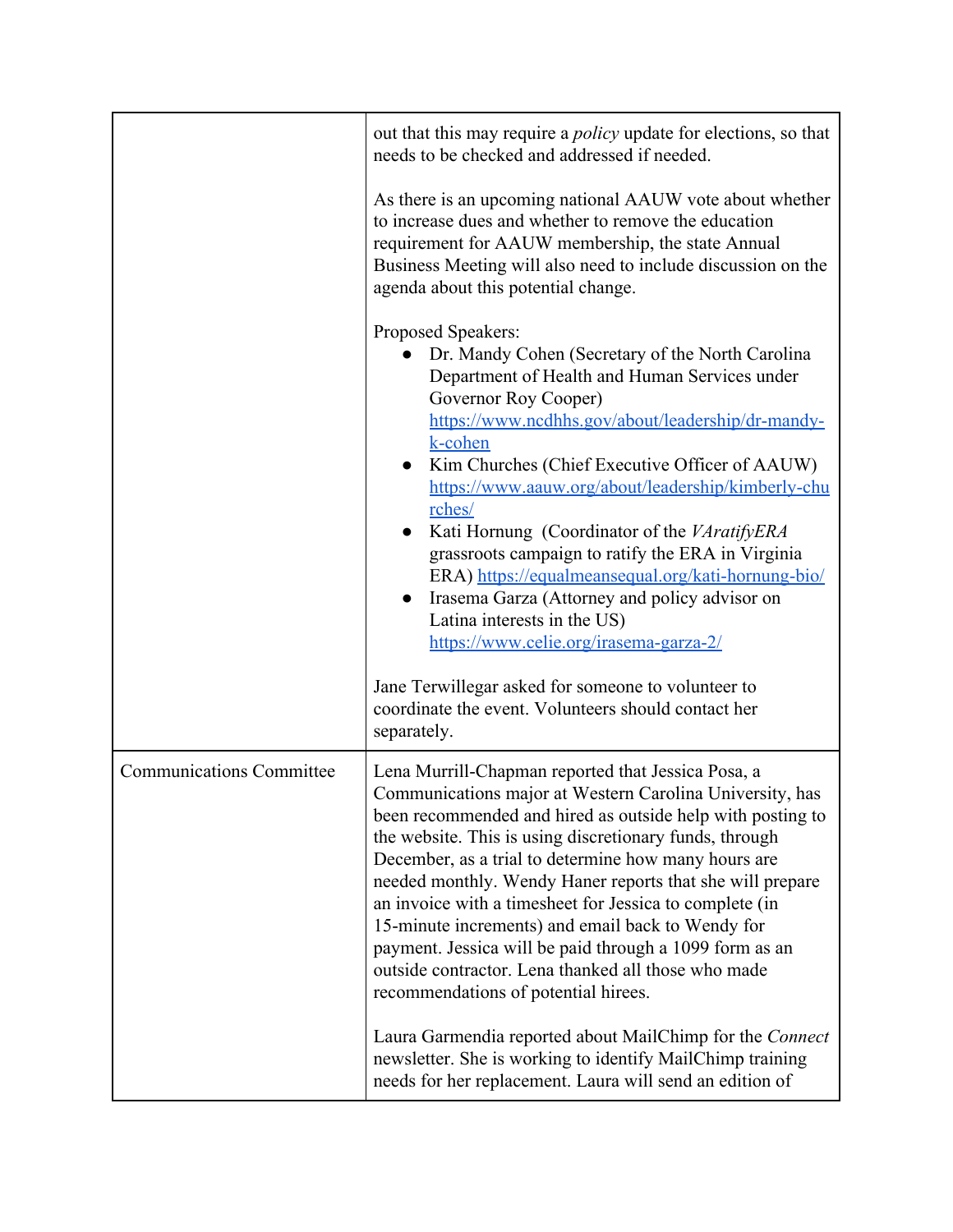|                                                                    | Connect by December 1st so recipients can register for the<br>December 8th Virtual Program.                                                                                                                                                                                                                                                                                                                                                                                                    |
|--------------------------------------------------------------------|------------------------------------------------------------------------------------------------------------------------------------------------------------------------------------------------------------------------------------------------------------------------------------------------------------------------------------------------------------------------------------------------------------------------------------------------------------------------------------------------|
| <b>AAUW NC Virtual Program</b><br>Series                           | Pat Ashe reported on the upcoming Virtual Programs.                                                                                                                                                                                                                                                                                                                                                                                                                                            |
|                                                                    | The November Virtual Program will feature Karen Gleason.<br>The program title is <i>Weather, Climate, and You</i> . The event<br>date is November 19 (tomorrow night).                                                                                                                                                                                                                                                                                                                         |
|                                                                    | The December Virtual Program will be hosted by the<br>Greensboro Branch with their Author of the Month, Kelly<br>Starlings Lyon. Ms. Lyon won the AAUW NC Young<br>People's Literature Award in 2019. The event date is<br>December 8.                                                                                                                                                                                                                                                         |
|                                                                    | The January Virtual Program will feature Paul James, a<br>principal in Lighthouse Strategy Consulting, will speak on<br>Racial Equity. The program title is <i>Race: Myth vs. Equity</i><br><i>Imperative.</i> The event date is January 21.                                                                                                                                                                                                                                                   |
|                                                                    | Pat Ashe related that several options are being pursued for<br>Virtual Programs for the remainder of the spring. Topics<br>under consideration include Medicare, public schools, and<br>advocacy. Elaine Morehead recommended contacting the<br>workshop facilitator from the national AAUW program, The<br>Microinterventions Workshop Webinar, Sarah Alsaidi. Pat<br>asked Board members to contact her with additional ideas<br>for topics and speakers.                                    |
| <b>Branch Activities and January</b><br><b>Nomination Planning</b> | Janet Bunger reported most of the branches are meeting and<br>doing so in creative ways. For example the Charlotte Branch<br>is working on a virtual fundraiser. Janet has asked branch<br>leaders to provide activity updates for an upcoming edition<br>of Connect. Jane Terwillegar and Janet Bunger have another<br>meeting set up this weekend with additional Branch<br>leadership. Janet will be emailing the Branch leaders in<br>January for nominations for AAUW NC Board elections. |
|                                                                    | Lena Murrill-Chapman reported that the Communications<br>Committee is looking into ways to help provide social<br>media training to Branches.                                                                                                                                                                                                                                                                                                                                                  |
|                                                                    | Jane Terwillegar reported that she recently compared Branch<br>membership in 2021 against records from 2002. AAUW NC<br>Branch membership has not dropped as precipitously as at                                                                                                                                                                                                                                                                                                               |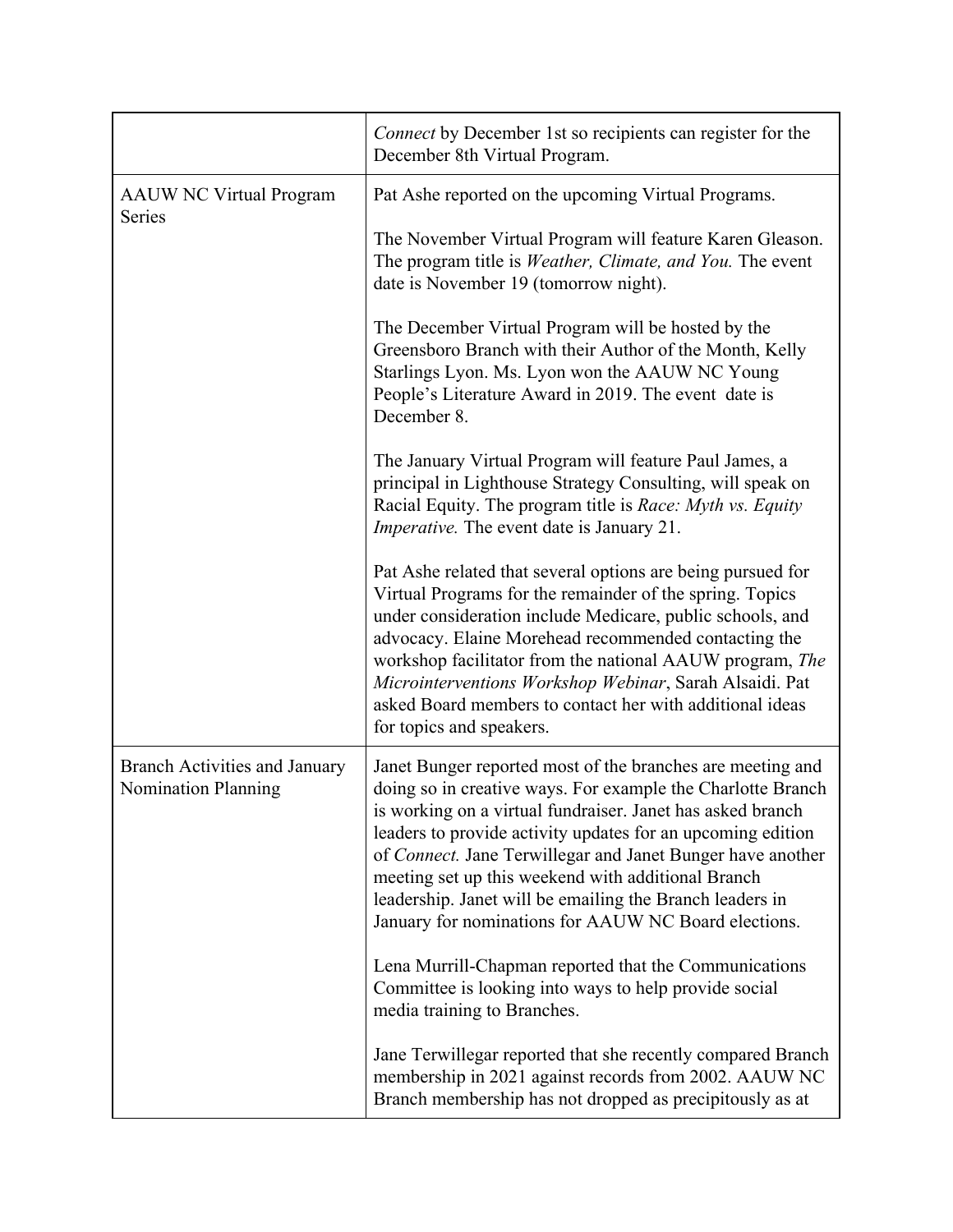|                                                      | the National level, but some branches are no longer active<br>and there is an overall drop. She recommends engaging in<br>analysis identifying reasons for membership and<br>brainstorming solutions.                                                                             |
|------------------------------------------------------|-----------------------------------------------------------------------------------------------------------------------------------------------------------------------------------------------------------------------------------------------------------------------------------|
| Report on Zoom Utilization                           | Kathy Pearre reported that the AAUW NC Zoom account<br>continues to be used regularly.                                                                                                                                                                                            |
| Election Implications for<br><b>Public Policy</b>    | Margie Maddox has provided a list of policy implications of<br>the current state-level elections to the Branch policy chairs<br>by email. She will be convening them in a Zoom call to<br>discuss AAUW NC lobby priorities in advance of the 2021<br>NC General Assembly session. |
| Diversity & Equity Planning<br>for State-Wide Action | Janet Bunger reported that the AAUW National leadership is<br>encouraging States and Branches to keep working on<br>infusing Diversity, Equity, and Inclusion (DEI) topics into<br>their programs.                                                                                |
|                                                      | Lena Murrill-Chapman notes that AAUW NC may want to<br>provide training to Branch leadership to help support<br>diversification of the membership. For example, The 5 Steps<br>of Diversity has been used by organizations that are similar<br>to AAUW.                           |
|                                                      | Elaine Morehead also recommends that AAUW NC discuss<br>providing general training about the nature of Diversity to<br>Branches.                                                                                                                                                  |
|                                                      | Kathy Pearre suggested that we (as a Board) commit to<br>participating in DEI training as individuals and as a group, to<br>grow personally and to model DEI engagement for our<br>Branches.                                                                                      |
|                                                      | Jane Terwillegar suggested that collaborating with groups<br>like <i>Blueprint North Carolina</i> may allow us to leverage<br>existing training resources, so we may want to look at them<br>and similar options.                                                                 |
| <b>Next Meeting</b>                                  | December 16, 2020                                                                                                                                                                                                                                                                 |
| <b>Future Meetings</b>                               | January 15, 2021<br>February 17, 2021                                                                                                                                                                                                                                             |
| Adjournment                                          | The meeting was adjourned at 9:00 pm.                                                                                                                                                                                                                                             |